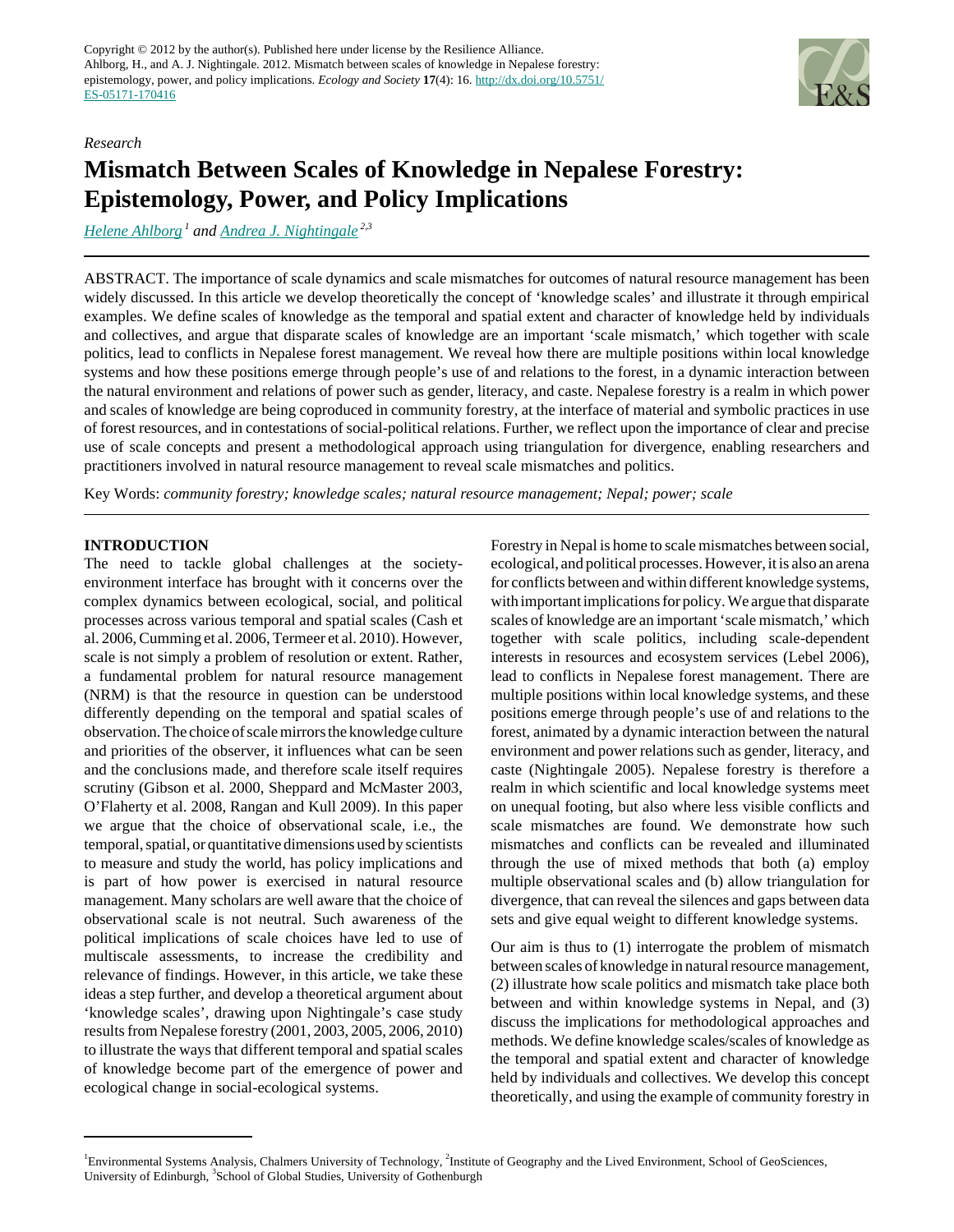Nepal, illustrate how actors' understanding of the forest is strongly related to: (a) different needs, interests, and values, and also (b) knowledge derived from multiple temporal and spatial scales. As a result, actors interpret both the forest and the rationale of forest management through specific, and often conflicting, frames.

Our discussion of scale concepts takes place in the context of society-nature interactions, or social-ecological systems (SES). Our purpose is to build a bridge between understandings of scale in the social and ecological sciences, capitalizing on our backgrounds in human geography and environmental science. This article is the result of insights made through joint discussion on empirical findings from Nightingale's (2001, 2003, 2005, 2006, 2010) work on forestry, in parallel with theoretical engagement of scale concepts across disciplines. To support our argument, we critically review conceptualizations of scale and scale mismatch, and then discuss the epistemological dimension, i. e., the mismatch between scales of knowledge, illustrated through analyses of our previous empirical work.

# **SCALE AND LEVEL IN ECOLOGY AND GEOGRAPHY**

Scale has been conceptualized in many disciplines (Peterson and Parker 1998, Gibson et al. 2000, Sheppard and McMaster 2003, Manson 2008, Rangan and Kull 2009, Termeer et al. 2010) and is a key concept in both geography and ecological science, where it has long been considered a fundamental problem (Levin 1992). To understand the use of scale concepts in natural resource management, we make two key distinctions: (1) between scale and level and, (2) between scale as pre-existing, and scale as constructed. We discuss these distinctions and clarify our use of scale.

In ecological science, scale is defined as the physical dimensions of observed entities and phenomena, which is usually recorded as a quantity, e.g., spatial extent and temporal duration, and involves or at least implies measurement and measurement units (O'Neill and King 1998, Reid et al. 2006). Importantly, scale is different from the concept of level although these are often conflated and treated as synonyms (O'Neill and King 1998). Level can be understood as locations along a scale (Gibson et al. 2000), which in a hierarchical system refers to levels of organization, characterized by the rate of a process (O'Neill and King 1998). In ecology, lower levels often have faster rates and higher levels often have slower rates of change, e.g., cellular processes vs. those of an organism as a whole. Level of organization is a relative characterization of system organization, or as Allen (1998) calls it, "definitional," i.e., relationships that derive from definitions employed by the observer, or "what people accept it to be" (Reid et al. 2006:7-8). There are different possible ordering principles that have theoretical implications. Traditional levels used by ecologists are organism, population, ecosystem, landscape, and biome but these levels have proven to be problematic and arbitrary concepts, especially when used as a priori theoretical constructs (O'Neill and King 1998). The confusion of scale and level is common in the literature, one reason being that the rate of a process that defines a specific level also has a temporal and spatial scale over which that process operates (O'Neill and King 1998), e.g., a specific organism (level) has a certain body size and lifespan (scale).

Conceptual confusion may also stem from differences between ecological and social systems, such as when the temporal rates of processes at various levels in social hierarchies are not necessarily ordered like rates in ecological hierarchies (Wilbanks 2006). For example, although the rates of microlevel processes in the cell are faster than macrolevel processes in populations, temporal rates of human life (microlevel) follow stable patterns at the individual and family level, but governments (macrolevel) may rise and fall over weeks, months, years, or decades.

To further muddy the conceptual distinctions between scale and level, they are often used in imprecise ways, or different applications can be because of different epistemological positions, ranging from realist to constructionist perspectives (Manson 2008). Realist ideas of scale and level assume these to pre-exist, as part of how the world is naturally ordered. This is how the concepts are most often used in environmental science and by many SES researchers.

However, challenges to realist conceptions of scale have come from both the social and ecological sciences. Scale is not a thing 'out there' to discover (Allen 1998), it is the physical dimensions of things we observe as framed by the observer. There are objects, biological entities, and processes in nature that exist independently of human observations and these have spatiotemporal relationships that cannot be changed at will, but how we choose to measure them is not absolute. In other words, scales are agreed upon measures, e.g., millimeters, kilometers, seconds, hours, that exist in the minds of observers, and as such are social constructions, yet they are also abstractions of proportional relationships in nature, and thus have a physical basis to them. Scale, however, "becomes meaningful with regard to things only when it is operationalized in its use in a measure in the act of observation" (Allen 1998:37). Scale is therefore linked to what is observed in the world (Allen 1998), yet it is equally linked to how we observe the world and our dominant epistemological conceptions that help us to make sense of what we see (Berger 1972, Lewontin 1991).

These distinctions between 'what is out there' and what is 'socially constructed' bring us firmly into the realm of epistemology, where geographers have been at the forefront of conceptualizing scale. Many human geographers have argued that scale is socially constructed and thus, and this is an insight relevant also for ecologists, inherently political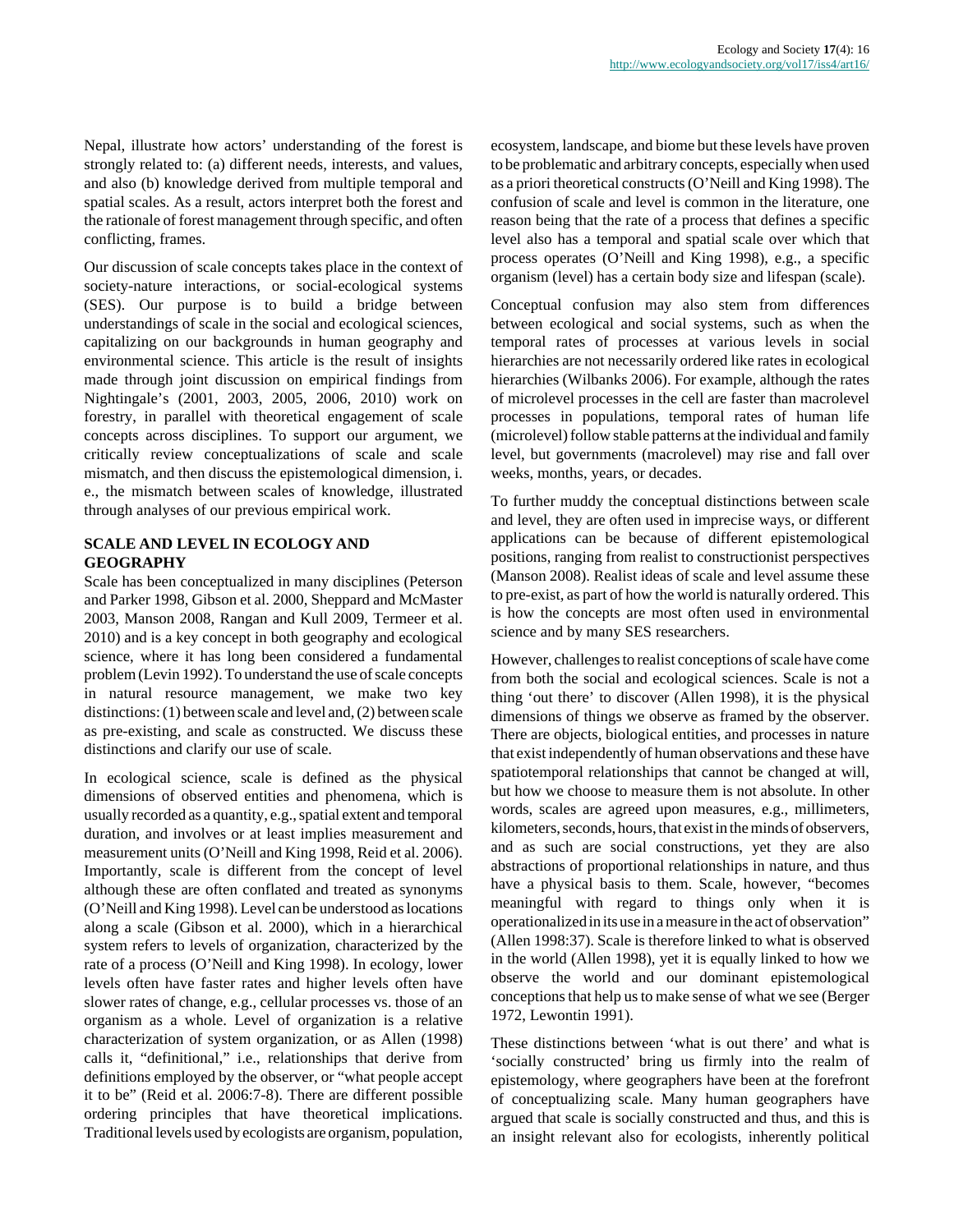(Herod and Wright 2002, Sheppard and McMaster 2003). Scale and level are defined in the act of ordering the world, whether that be in terms of assigning a priori organizational levels in biology, i.e., cell, organism, population, or in framing social issues as taking place at the global scale. Also of crucial importance to our argument is the idea that how we see the world is not neutral, but rather is bound up in our histories, geographies, and the politics of knowledge production (Livingstone and Withers 1999). We argue, therefore, that although scale is not arbitrary (it is defined based on relationships that are more or less immutable), how scale is framed and which scales and levels are prioritized in research are political choices. As such it requires researchers to be reflexive about the politics inherent in their work.

Empirical and cross-disciplinary studies of SES have further helped to broaden the understanding of scale concepts, although in general, people working in this field have not taken up the challenge we present here. There are now a number of uses and definitions, complementing the traditional temporal and spatial scales, such as institutional, jurisdictional, knowledge, and management scales (for a review see Termeer et al. 2010). We find these broader applications of the scale concept interesting, so the point here is not to say which one is best. However, we are cautious of the conflation of disparate ideas that can result, especially from the confusion of scale and level. To give an example of how a definition of scale that distinguishes from level is useful in this domain, we refer to jurisdictional scales as the spatial extent of a jurisdiction (the area under jurisdiction) but also include its size, in terms of number of people; although we use level to refer to organizational levels of jurisdiction, e.g., national authorities, courts, municipalities, etcetera.

In sum, it is possible to bring together understandings of scale in ecological science and human geography by clear and precise use of concepts. There is need for conceptual clarity to avoid misunderstandings when we communicate across disciplines, therefore we maintain that scale is preferably used to refer to dimensions of time, space, or quantity, or the scale of observation, i.e., the "spatial, temporal, quantitative, or analytical dimensions used by scientists to measure and study objects and processes" (Gibson et al. 2000:219), recognizing that these are socially framed. We add that these dimensions are not politically neutral, but rather the choice of scale and level requires scrutiny.

# **SCALE MISMATCH IN FORESTRY AND SCALES OF KNOWLEDGE**

We have so far argued that the process of defining scale and level is at least in part linked to social processes, and thus following human geographers, the choice of scale in research is inherently political. However, these issues become even trickier when the scales of ecological and societal processes do not coincide, what is often known as 'scale mismatch'

(MEA 2005). We discuss scale mismatch and introduce the idea of knowledge scales, which we argue is another, underexplored dimension of scale mismatch.

The SES literature has contributed much to our understanding of cross-level and cross-scale dynamics and scale mismatches (Peterson and Parker 1998, Cash et al. 2006, Cumming et al. 2006, Folke 2006, Ostrom 2009, van Lieshout et al. 2011). As Cumming et. al. (2006:16) elaborate:

*... scale mismatches occur when the scale of environmental variation and the scale of the social organization responsible for management are aligned in such a way that one or more functions of the social-ecological system are disrupted, inefficiencies occur, and/or important components of the system are lost.* 

Forestry starkly reveals a number of scale mismatches (Papaik et al. 2008). The slow growth of a forest and diverse forest ecosystem requires time spans longer than human life spans. Meanwhile, our societies and economies generally prioritize immediate needs and short-term gains, whereas monitoring forest change requires the ability to measure slow changes and delays in impacts. There is also often mismatch between the spatial distribution of forest ecosystems and the political and jurisdictional areas of forest management and use. Cross-level interactions between, for example, local user associations, district authorities, and national ministries of land, forest, agriculture, and multiple uses of forest resources add to the complexity (O'Flaherty et al. 2008, Papaik et al. 2008).

However, our point is that the problem of scale mismatch in forestry goes deeper than this. There is a more subtle, but equally important dimension of scale-mismatch that affects the frames for negotiation, rationality, and goals in NRM. It is the epistemological dimension, what we call knowledge scales, that relates to knowledge and worldview. Scales of knowledge refers to the spatial and temporal extent and character of knowledge held by individuals or collectives, public or scientific, not to be confused with the knowledge content per se, or with the organizational level at which stakeholders expressing that knowledge are active. Scales of knowledge is broader, and includes observational scale, as it applies to everyday life and scientific studies, as well as the scale at which actors frame and present their knowledge. As our case will illustrate, different scales of knowledge interact with contestations of power in Nepalese forestry, shaping actors' perceptions.

Quite often, scientific knowledge and local ecological knowledge are said to be in conflict. A knowledge system has been defined as a body of propositions adhered to that are routinely used to claim truth (Reid et al. 2006). Western science is one such knowledge system with its norms and procedures for 'truth-making' through a process of validating,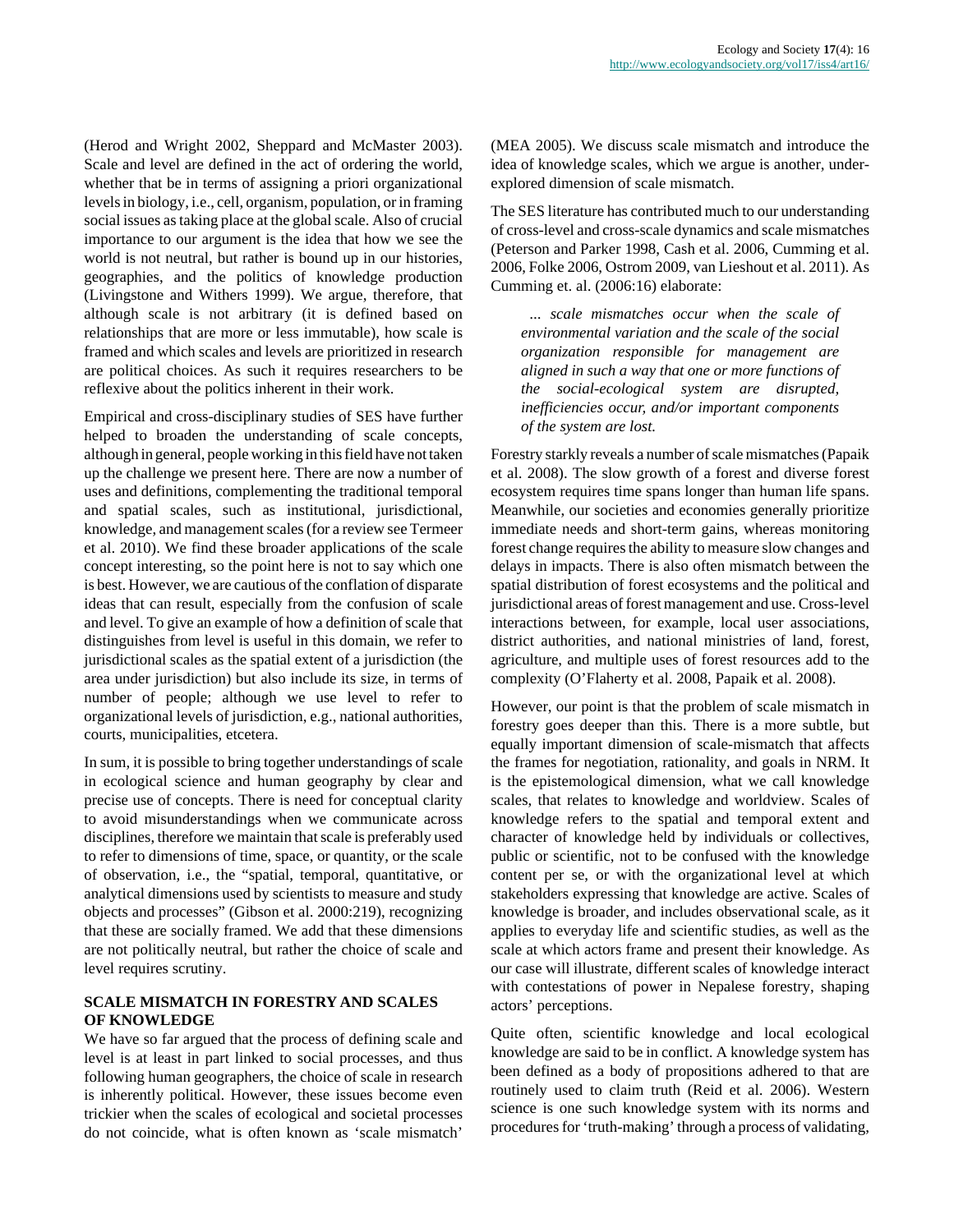abstracting, and generalizing knowledge. In contrast, local knowledge is seen as embedded in people and institutions and characterized as being contextual and applied (Agrawal 2002). Traditional ecological knowledge is according to Berkes and Folke (1998:8) a "cumulative body of knowledge, practice and beliefs, evolving by adaptive processes and handed down through generations by cultural transmission." It may or may not be indigenous, but "has roots firmly in the past" (Reid et al. 2006:11). Local knowledge is then referring to place-based experiential knowledge, oral and practice-based, as opposed to formal education. These cumulative 'bodies' of knowledge evolve over time and individuals may very well accept some parts and question others. To a certain extent, differing scales of knowledge help explain conflicts between how disparate knowledge systems understand social-ecological processes (see e.g., Bassett and Zuéli 2000, O'Flaherty et al. 2008).

Work on scale in forestry has argued that it is necessary to understand not only "... cultural differences between local communities and broader-scale society, but also the scales of perception and differences in the depth and character of knowledge associated with stakeholders at these different social levels" (Papaik et al. 2008:32-33). This is a very important insight but it does not go far enough. Rather, we explore how actors at various levels have differing interests and knowledge systems relating to forest resources and ecosystem services, yet we argue that knowledge held by all actors is inherently multiscalar, even if the interests of different actors are often scale-dependent (Lebel 2006). In our Nepalese case, we can see that the temporal and spatial scales of local knowledge systems differ both for actors within communities and from the 'expert' knowledge that forestry officials promote, but both of these knowledge systems are multiscalar.

Although much has been written on the relation between science and other knowledge systems (Latour 1987, Longino 1990, Agrawal 1995), we would like to bring into focus the heterogeneity of so called local traditional knowledge as well as the differing scales of knowledge within local communities, resulting in unconscious mismatches between knowledge scales, communication problems, lack of legitimacy, and some local knowledge being ignored or devalued. We will further develop the implications of scale choices as they manifest in encounters between different knowledge systems and discuss the use of multiscale assessments as a response to the challenges posed by scale of observation.

#### **SCALES OF OBSERVATION AND MULTISCALE ASSESSMENTS**

The above analysis points to how scale choices are fundamental to how scientific knowledge is produced. From an epistemological point of view, scale of observation is about the limits of knowledge. When we observe the environment, we necessarily do so within a limited range of scales; therefore, our perceptions of events will be limited. The choice of observational scale mirrors the knowledge culture and priorities of the scientist, it influences what can be seen and the conclusions made (Reid et al. 2006, O'Flaherty et al. 2008, Buizer et al. 2011). It may be deliberately chosen by researchers to highlight specific features, although at other times it is for practical or logistical reasons (Levin 1992), and it may also be taken for granted; regardless, the choice of scale has implications. Philosophical debates on epistemology have created an awareness of the plurality of knowledge systems and the impossibility of "context-free or super-cultural norms of rationality" (Barnes and Bloor 1982:27). The contributions from sociology of science (Latour 1987), feminist critiques of science (Haraway 1991), the works of Kuhn (1962/1970) and Foucault (1980) among others have created debates for reflexivity on and acknowledgement of the normative underpinnings in how we do science.

In environmental assessments, there is a politics of scale acting on the framing, conducting, and use of an assessment with implications for how problems are outlined and who is identified as a stakeholder (Lebel 2006). According to Rangan and Kull (2009), the preconceived ideas held by social and natural scientists on ecological change influence the delineation of a system, which plays a crucial role in determining the outcome of change, and by including some and excluding other aspects and actors (Lebel 2006, Wilbanks 2006). Rangan and Kull (2009) see scale as the means by which ecological change becomes political. According to them, scale is produced in words like transformation, degradation, or evolution, good, bad, alien, invasive, native, or benign, words and concepts used to explain or argue for or against the processes and outcomes of ecological change. Scale of observation is also inherently political because ecological assessments of cross-scale processes that give precedence to expert knowledge may discriminate against indigenous, local knowledge, minorities, or marginalized groups (MEA 2005, Reid et al. 2006, Termeer et al. 2010).

In ecology, scale of observation has also received much critical attention. Ecologists often talk about the 'characteristic' scale of ecosystem processes and services, i.e., the typical extent or duration over which processes have their impact (MEA 2005), but this should not be taken as saying that there is a correct scale of observation (O'Neill and King 1998, Cash et al. 2006, Termeer et al. 2010). As Levin (1992:1947) writes, "... the problem is not to choose the correct scale of description, but rather to recognize that change is taking place on many scales at the same time, and that it is the interaction among phenomena on different scales that must occupy our attention." O'Neill and King (1998:6) write, "... if you move far enough across scale, the dominant processes change. It is not just that things get bigger or smaller, but the phenomena themselves change. Unstable systems now seem stable. Bottom-up control turns into top-down control."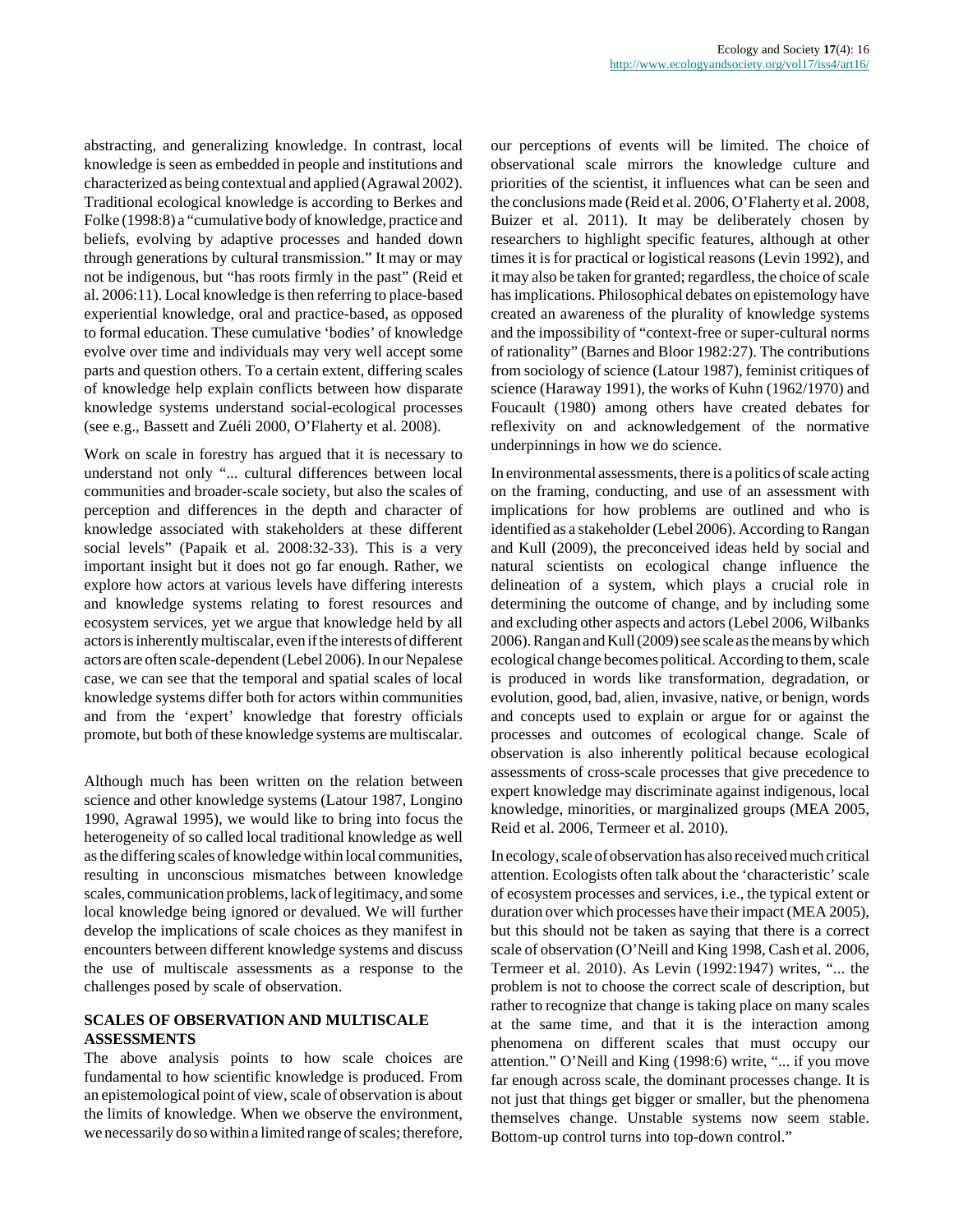Moving between scales is a trade-off between detail of variation and statistical predictability. According to Levin (1992), this makes it clear that there are no natural levels of description, although some scales are more appropriate to study phenomena than others. This is a crucial point, and we adhere to the idea that some scales are more appropriate than others for scientific study of phenomena, however, we also argue that scientists need to reflect upon the policy implications of their scale choices and the trade-offs coming with them.

As a way to deal with the limitations and biases imposed by the scale of observation, studies in ecology, common property, and related SES work agree that there is need for multiscale assessments and cross-scale studies (Levin 1992, O'Neill and King 1998, MEA 2005, Allen and Holling 2010). According to the Millennium Ecosystem Assessment (MEA) report on multiscale assessments, "an effective assessment of ecosystems or human well-being cannot be conducted at single temporal or spatial scales" (MEA 2005:23). The motivation behind this statement is that single scales are too limited and risk misinterpreting results.

The use of multiscale assessments thus potentially has two types of benefits: information benefits and impact benefits. First, multiple scales might improve accuracy, validity, or applicability of findings (MEA 2005). For example, scholars propose that local knowledge should complement scientific knowledge (Reid et al. 2006, O'Flaherty et al. 2008, Gagnon and Berteaux 2009). Thus, in a Canadian study on Inuit traditional ecological knowledge and scientific knowledge about the arctic fox and greater snow goose in the tundra, Gagnon and Berteaux (2009) see traditional and scientific knowledge as complementary, increasing the temporal extent and adding more spatial scales to combined knowledge, thereby increasing validity of results. The impact benefits of multiscale assessments are considered to increase the relevance, ownership, credibility, and legitimacy of results for all stakeholders involved (MEA 2005, Reid et al. 2006). Local assessments, for example, may lead to recommendations about societal response that require action at national levels but find these actors unwilling to respond. Similarly, global scale ecosystem assessments may lack credibility and relevance for local actors in areas where action is needed (MEA 2005, Ostrom 2009).

However, this kind of framing of cross scale and multiscalar assessments conflates the level at which knowledge is expressed or mobilized with the scale of knowledge. The MEA suggests that local knowledge is important to include, but the assumption is that at a (defined) local level, there is knowledge that is specific and identifiable, rather than recognizing that the framing of local is itself linked to (often contested) processes that produce hierarchical relationships among knowledge systems. Local knowledge is not limited to local scales of knowledge, but rather involves multiple time frames and geographical scales and is embedded within other systems of knowledge, especially science; it is the level of the actors and the ecosystems that are local. Much science is both contextual and based on local scales of observation, making the process of abstraction and generalization carry a risk of improper applications in other contexts (see also Hulme 2010 for a critique of the geographical spread of the Intergovernmental Panel on Climate Change expertise). Science and other knowledge systems remain distinct, however, in that they are still unequal in terms of legitimacy, political influence, and economic power (Lebel 2006).

Multiscale assessments in themselves do not remove the issue of scale politics in ecosystem assessments because strategic interests and powerful actors will still try to promote their agenda. In the Nepal forestry example, we show how local knowledge is in fact multiscalar and differentiated. We argue, therefore, that assuming that local knowledge circulates and exists on that level is political in itself and requires interrogation.

In sum, we see the choice of observational scale by researchers, because of habit, determined by standard methodological packages or practical circumstances, as part of the process of creating preferential rights of interpretation and legitimacy for certain actors, perspectives, and policies. Among local actors there is both a politics of scale that arises, e.g., in terms of making knowledge claims by referring to western science, and differences in scales of knowledge that shape the local responses to NRM and policy. Seeing local, traditional, or indigenous knowledge as complementary to science is important but simultaneously strengthens the idea of separate systems, and risks overlooking the differences within communities and between local knowledge systems. We use examples from Nepalese forestry to show how scale is produced and politicized when more powerful actors frame the problem and the vision of the forest in a way that sometimes conflicts with the visions and needs of the less privileged groups in society. It matters both for ecological outcomes in that conflicts over knowledge and power are often 'acted out' on the ground as violations of harvesting rules, etcetera, and for the ways that scale is produced and politicized, which reshapes or even undermines local knowledge systems.

# **MIXED METHODS AND TRIANGULATION FOR DIVERGENCE**

The following examples are based on data gathered in Nepal since 1993 by Nightingale, using a combination of quantitative and qualitative methods. Specifically we refer to the analyzed results of data collected using participant observation, in-depth qualitative interviews, a community and land use census, aerial photo interpretation, and a forest vegetation inventory. These methods were used over two periods of fieldwork in 1993-1994 and 1999 (a total of 12 months) to understand the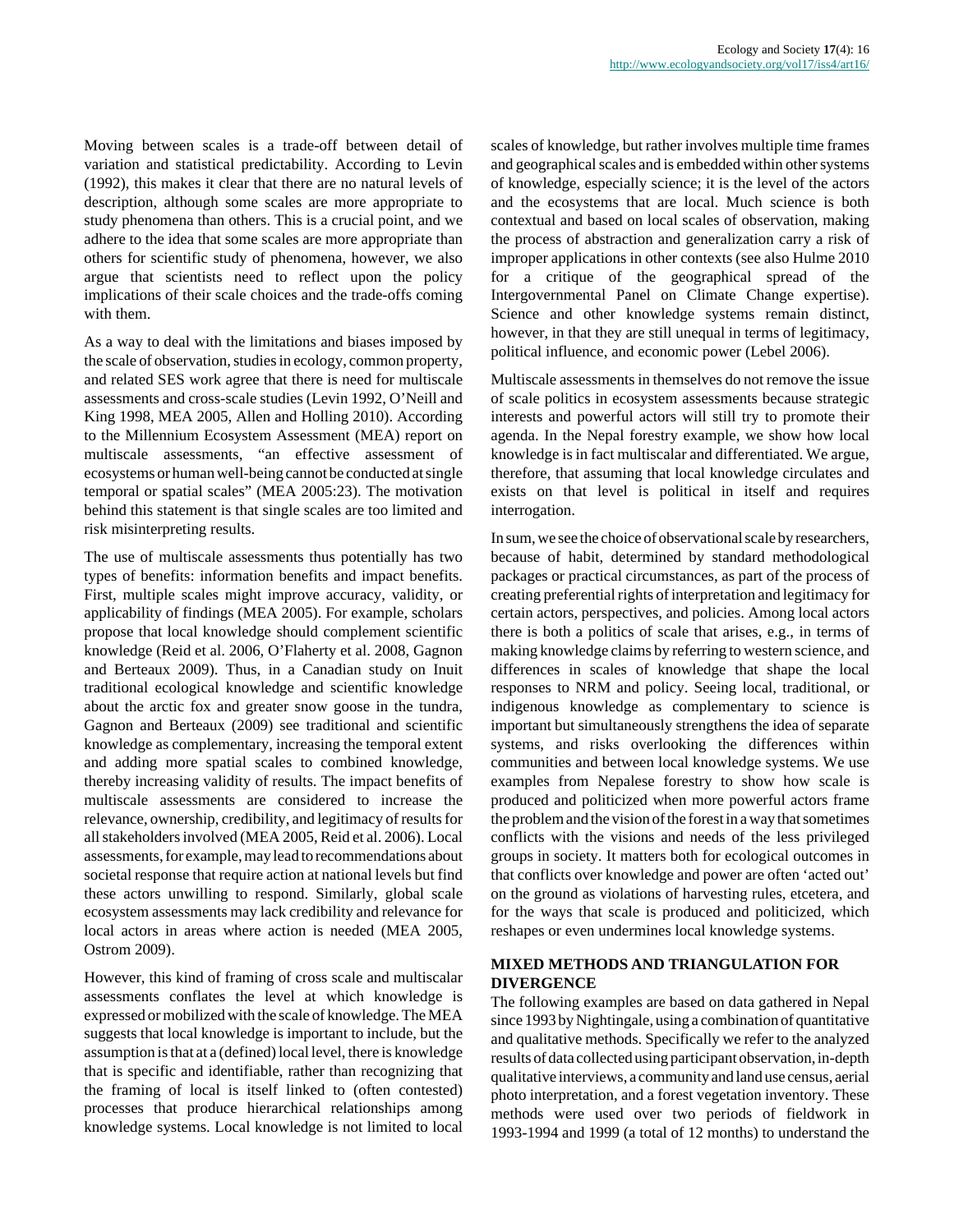social-ecological dynamics of community forestry management. The data from each method was analyzed separately, using standard validation techniques and triangulation for convergence where appropriate, i.e., between the aerial photos and vegetation inventory, or the participant observation and the interviews (Nightingale 2001). It should be noted, however, that the results of each of these data sets were treated as equally valid and a key goal of the research was to interrogate how knowledge about forestry is produced (Nightingale 2003). Thus, these data sets were then analyzed by triangulation for divergence.

Triangulation of data is most often used for validation of results by convergence; however, there are two other less common approaches to triangulation: triangulation for complementarity (Huntington et al. 2004, Gagnon and Berteaux 2009) and triangulation for divergence, where data sets do not match. Divergence as an approach analyzes not only for complementarity, but also examines the partiality of knowledge and helps to reveal the mismatches between scales of knowledge of the actors, i.e., scientists, government officials, and citizens, involved. Our primary focus here is on scales of knowledge. A mapping of all the ways the politics of scale are being played out by various actors is outside the scope of this paper. We have updated the results from the earlier field work with analyses of the most recent policy developments in Nepal.

## **COMMUNITY FORESTRY IN NEPAL: SCALE MISMATCH AND THE KNOWLEDGE SCALES**

Forestry programs in Nepal are considered some of the most progressive in the world, with several different types of decentralized, participatory programs giving control over management to village users (Ojha et al. 2008). Community forestry (CF) is the largest and most well-established of these programs and is often upheld as a global model of successful, participatory resource management.

Recently, questions of knowledge and observational scale have moved to center stage in Nepalese forestry debates. Climate change in the Himalayas is projected to be some of the most severe globally, causing significant changes in glacial runoff, rainfall, and temperature (Duan et al. 2006, Xu et al. 2009). Given these predictions and as a least developed country, Nepal has been targeted for pioneering carbon adaptation and mitigation programs such as Reducing Emissions from Deforestation and Degradation (REDD+). REDD+ is a mechanism to allow developing countries to sell carbon credits generated from forest conservation programs. In Nepal, a coalition of actors has been working to try to distribute potential revenue from this program to individual community forest user groups. The desire to bring direct benefits to the ordinary people widely believed to be most responsible for the tremendous gains made in forest cover over the past 30 years is laudable, but throws into relief scale issues.

To understand the challenges posed by current climate change concerns, we will first illustrate how mismatch between scales of knowledge and scale politics have played out in the past.

The development of CF in Nepal, beginning in the 1980s and gaining momentum after 1990, quickly became a program wherein scientific 'expert knowledge' was given priority over local knowledge systems. This development took place through a set of organizational, symbolic, and material practices embedded in existing power relations (Ojha 2008) clearly seen in the process of constituting a group. To take over the management of a community forest, a user group must first map the forest and develop an operational plan (Shrestha et al. 1995). Ideally, the District Forest Office (DFO) staff and, where relevant, foreign-donor project staff, provide substantial assistance to user groups during this phase, although in practice the support given is variable. Once the forest has been roughly surveyed, the boundaries mapped, and the operational plan approved, the government continues to legally own the land but villagers have the right to manage, use, and sell all forest products (Government of Nepal 1995). Development practitioners in community forestry programs promote the diffusion of knowledge to local people with an underlying assumption that ordinary villagers are 'backwards' and need to be 'sensitized' to proper forest management and more recently, climate change. Knowledge is understood as professional/expert knowledge, and something different from local traditional knowledge (Nightingale 2005). In many respects, the promotion of professional knowledge sits at the core of decentralization goals.

Decentralization in this context is based on the idea that common resources need to be privatized and regulated through collective management. Such property arrangements assume the existence of a recognizable and uncontestable local community that can control and manage the forest (Zimmerer 2000, Nightingale 2005). For people to be legitimate managers of the forest, they need to be trained by officials and gain the 'right' type of knowledge. The maps and operational plans required to constitute a community forest user group thus take on significance beyond simple management documents. They become symbols of 'professional' forestry and scientific knowledge and as such are strategically used by local actors to control resources (Nightingale 2005). In Mugu district, knowledge claims intersect with power relations within user groups such that literate, high caste, usually male members, who rarely work in the forest because it is seen as low caste work, use their superior abilities to read, interpret, and 'understand' these documents to assert their right to control the group (see also Thoms 2008). Meanwhile, the knowledge of illiterate, usually lower caste and female members is marginalized.

The management plans and maps are based on different, and fewer, temporal and spatial scales than knowledge held by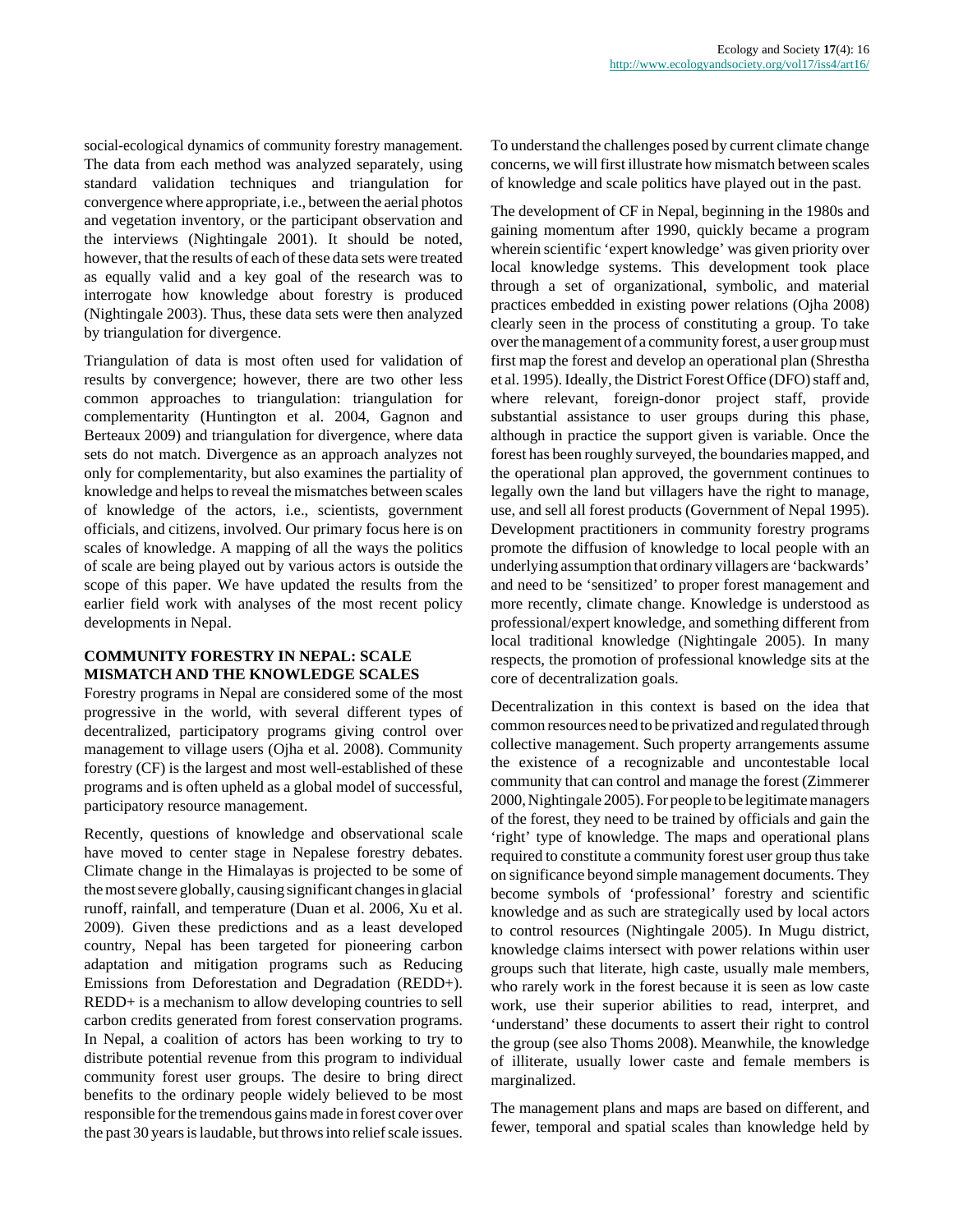local users. The map represents a detached position, at a larger spatial scale and without the detail of local conditions on the ground (Rocheleau 1995, St. Martin 2005). Although on the one hand such a simplified, detached position is the whole point of a map (by necessity choices are made about what to include or not) our concern here is with the way the map can be given preference over other ways of representing the forest when disputes arise. Management rules are based on general knowledge gained in other contexts, usually from monoculture forestry for timber production rather than multiuse forestry. Monoculture forestry does not provide the biodiversity required for multiuse forests that are currently needed for sustainable rural livelihoods in Nepal. Despite this, industrial forestry guidelines are given priority over local knowledge systems. As a result, CF becomes a terrain wherein the scale of forestry management both in terms of knowledge and social organization is produced and rescaled to the interests of the local elite. Within the local community, people with more everyday and hereditary experience of the forest are dismissed as illiterate and ignorant, while high caste men who do not work in the forest claim to be the ones knowledgeable (see also Khadka 2010).

Scientific representations of forest change, e.g., remote sensed data, are becoming increasingly dominant for determining changes in forest cover, land use, and environmental degradation because they are seen to be more reproducible and generalizable and thus comparisons across regions of the world are easier (Nightingale 2010). These developments have implications both in terms of the quality of information and the credibility and legitimacy of different knowledge systems for forest policy, a trend which is compounded by concerns over climate change in the Himalayas. Ignoring the mismatch between scientific scales of observation and the scales of knowledge mobilized by local actors may lead to misinterpretation of results, misdirected policy, and conflicts between stakeholders. CF user groups are well aware of changes occurring in their environment even if they do not cast such knowledge in the language of 'climate change.' As one donor-supported user group member said after listening to a radio program on climate change:

*In earlier times, I used to hear the news about drought after hail, hunger problems, firebreaks, and sometimes floods. But now, I find less rain, and there is change in the timing of rain too. The days are becoming hotter and hotter. Water flow level is also decreasing in rivers and streams...* 65 year old man, western hill district (quote courtesy of the Livelihoods and Forestry Programme Kathmandu)

Programs like those on the radio and the Livelihoods and Forestry Programme's (LFP) Climate Adaptation Planning initiative are rapidly spreading 'knowledge' about climate change into the far flung villages of rural Nepal, but although this may bring some common vocabulary, it does not fundamentally resolve the tensions related to differing interest, scales of knowledge, and problem understanding. Rather, villagers are concerned about particular water sources drying up, changes in understory grazing species in their forest, while the government and international donors at the global level are concerned about whether the geographic distribution of forest ecotypes, i.e., valuable hard wood 'Sal' forests vs. lower value coniferous forests, will change, or if wide spread food insecurity will result from changes in rainfall and vegetation types.

To interrogate and tackle scale mismatches, we suggest the use of mixed methods (qualitative and quantitative) to explore the gaps between different knowledge systems (Nightingale 2003). In Mugu District, Nightingale used qualitative ecological oral histories to assess landscape change from the perspective of local people. The oral histories were based on 65 in-depth interviews with local people, using theoretical saturation, i.e., asking the same questions to different people until you get no new information, and participant observation (about 12 months total 1993-1994, 1997, 1999) for tests of reliability and validity (complete results available in Nightingale 2001, 2003, 2005, 2006, 2010). Most people when asked about how the forest had changed during their life time, told stories of thick and wild forests, controlled by the village headman, that dominated many parts of the valley during their childhood, roughly 35-60 years ago. In the 1970s, however, the district forest office (DFO) took over management and according to these narratives, ecological conditions rapidly declined. After forest management was returned to the village through the community forestry in 1991, people were adamant ecological conditions improved, increasing their access to firewood, timber, and leaf litter.

A quantitative analysis based on an aerial photo time series (1978-1996), providing snapshots of land cover change at a resolution of 1:50,000, was combined with a vegetation inventory sampling 5% of the area (complete results available at Nightingale 2001, 2003). The vegetation inventory was triangulated with data from aerial photo imagery and this combined analysis produced an internally valid data set, but one that told a different story about forest change. A slight increase in forest cover could be seen overall, with most improvement evident close to the villages (Nightingale 2003, 2010). When these findings were triangulated with the interviews, which showed divergent results, it was possible to draw conclusions about the relative importance of different parts of the forest, and to understand how the villagers' understandings of forest change were based on different criteria than simply total forest cover. Areas that are most accessible to local people had improved the most, helping to explain people's positive responses. However, this conclusion emerges from the gaps between data sets; when asked about the forest, people emphasized that the whole forest was important to them (Nightingale 2003).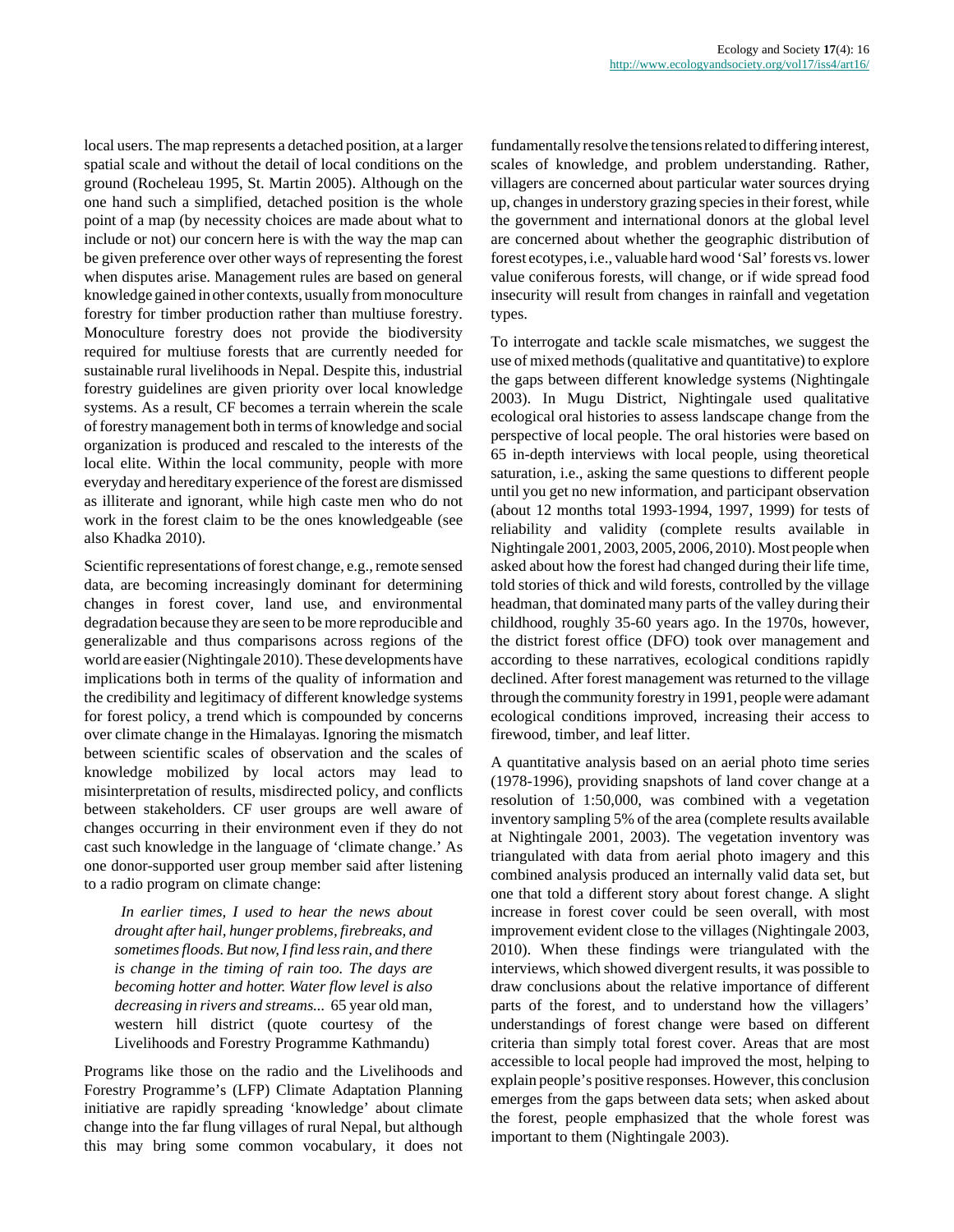These examples illustrate how the forest and its problems are understood differently by actors at different levels, and also within local communities. Such differences emerge in part from the forest ideal they envision and the temporal and spatial scales of their knowledge. Forest officials see monoculture stands for timber as the main resource, and base their expert recommendations on generalized scientific knowledge extracted from other geographical places and periods in time, and data from satellite imagery, maps, and ecological surveys. However, local people's knowledge about the forest spans multiple time frames, based on people's life-long relation to it, the daily and seasonal harvesting of various forest resources, and the oral knowledge and symbolic meaning traded from older generations, as well as their interactions with forestry officials and forestry 'science.' Spatially, the local forest is discontinuous or network-like: the forest signifies the nearby tree stands, key places in the forest where certain resources are found, "wild" forest where people do not go, sacred spaces, and places of local historical reference, the routes for travel, areas that are seen as natural borders to neighboring villages, but also the area under local control, and areas under the jurisdiction of the district authorities (Nightingale 2010).

Finally, the forest also signifies the dynamic social and political relations villagers have with each other and to external actors. The forest is differentially accessible temporally and spatially for women and men, rich and poor, high and low caste (Nightingale 2003). In saying that the forest has improved with community forestry, people refer to changes both in forest cover and social-political relations that are seen as positive. Thus, when people oppose community forestry, they may do so because their interests and knowledge are being disregarded. Actors' perceptions of the forest as place, resource, and problem, and their understanding of changes within it, do not necessarily match, because of their differing scales of knowledge, and because of differing needs, interests, and values. Scale mismatch and scale politics in community forestry then result in a shift in power relations, the production of a new ecosystem, and the undermining of local knowledge systems (Nightingale 2003). That is, these shifts occur partly through the misunderstandings and conflicts produced out of entirely differently scaled, or partly overlapping scales of knowledge systems, but also from the ability of particular actors to mobilize different knowledge such as the global discourse on climate change and make knowledge claims for their own interests.

When we bring this analysis to climate change and programs like REDD+, it is clear scale politics pose some challenges for participatory CF. Decentralization of forest management is attributed with giving village users a greater sense of ownership and thus a willingness to ensure the long term viability of their forests. To sell this carbon on a global market, however, a mechanism is required that can bring together thousands of user groups into one package that can be marketed to a global buyer. A coalition of donor and civil society leaders are keen to see such a mechanism reflect the participatory, inclusive practices that have been institutionalized within community forestry, but exactly how to achieve that is far from obvious. Most user groups presently use annual assemblies of all members to deliberate key decisions, but the demands of a global carbon market will necessitate the formation of a core of elites who can act as an intermediary between the grassroots and national and international contexts. The proposals under consideration bring forest department staff as well as user groups and civil society representatives into such a forum. If we examine this issue in terms of scale politics, we see tremendous potential for local knowledge to be superseded by national and global understandings of climate change, as well as for local interests to be subsumed to sequester carbon. Unless scale mismatch is explicitly recognized, ambitions to include local knowledge in such negotiations, although laudable, are likely to ignore the multiple scales of knowledge within communities, and take partial and political claims to knowledge by elites as representative of local needs and interests.

## **CONCLUSIONS**

Building from the discussions on scale dynamics, scale mismatch, and the political implications of choice of observational scale, we have theoretically developed the concept of 'knowledge scales' and illustrated it through empirical examples. We define scales of knowledge and argue that disparate scales of knowledge are an important scale mismatch, which together with scale politics lead to conflicts in Nepalese forest management. Our review of the literature shows the importance of clear and precise use of concepts, especially the distinction between scale and level, when we communicate between research fields.

Our discussion on scales of knowledge highlights an aspect of scale mismatch that has not been explored satisfactorily, and it questions simplistic assumptions about identifiable local knowledge systems that can be integrated into NRM and environmental assessments. We argue that although actors at various levels may have scale-dependent interests, the knowledge held by all actors is inherently multi-scalar. By conflating the level at which knowledge is expressed or mobilized with the scale of knowledge, researchers risk overlooking the differences within communities and between local knowledge systems, and thus fail to recognize the politics of scale, and knowledge, that result.

By exploring the mismatch between scales of knowledge held by actors in relation to each other and in relation to the forest ecosystem, we are able to explain how various actors perceive forest change differently, why there are struggles over the implementation of community forestry in Nepal, and why the expert position taken by researchers is not an objective or neutral one, but one of strategic interest for actors involved in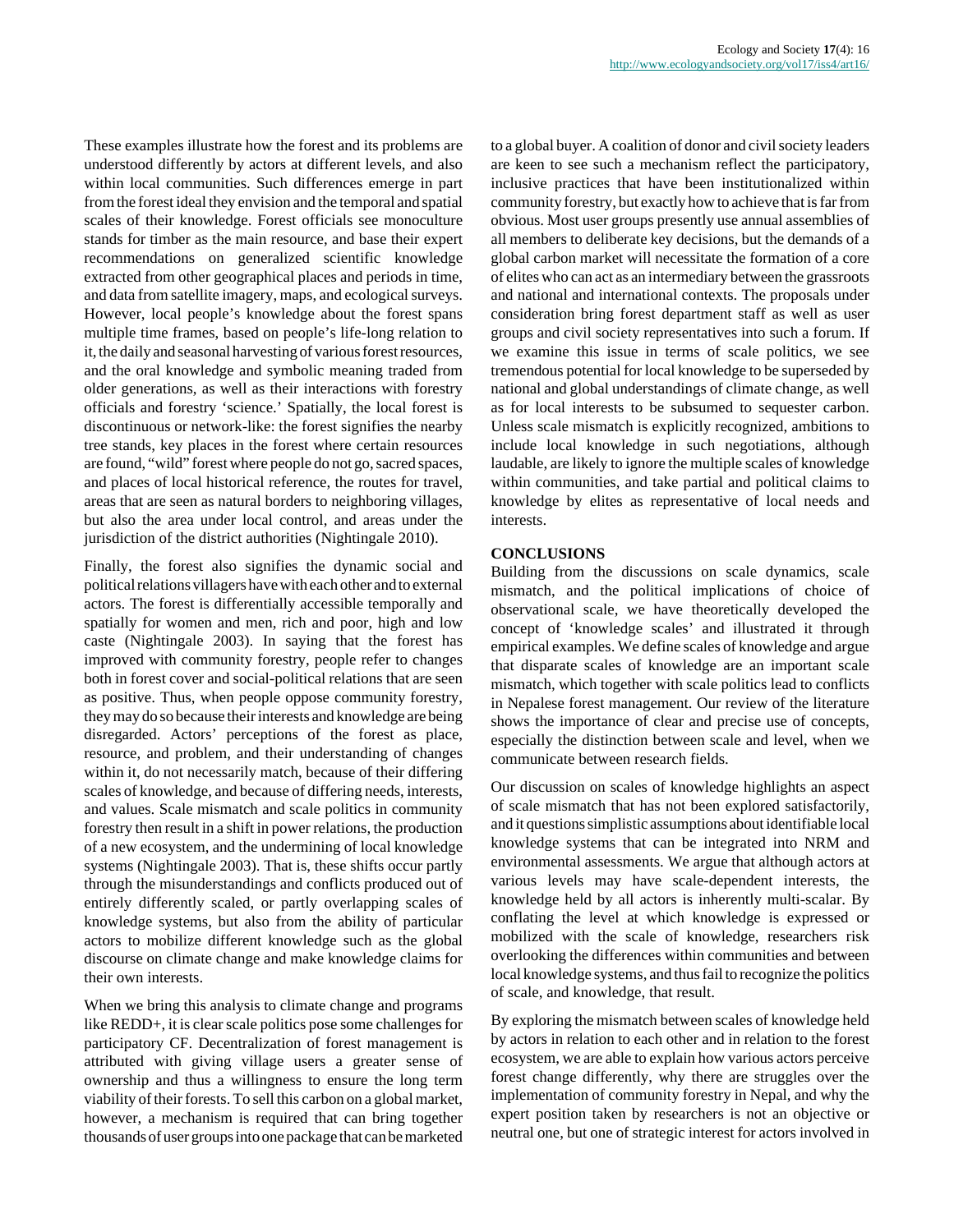forestry and for resulting policy making. Nepalese forests and forestry have undergone rapid changes since the 1980s, and one way to explain this is by saying that the social and ecological systems have not aligned properly, resulting in scale mismatch and disruption in the functions of the socialecological system (Cumming et al. 2006). However, whether the change is positive or negative depends on what functions are of interest, questions that are highly contested. The current promotion of so called expert knowledge by the DFO is strategically used by local elites to assert control over forest resources, leading to ecosystem change, a redefinition of the forest as a source of timber rather than a multiuse forest for local livelihoods and places of meaning, gradual disappearance of local knowledge, and changes in people's access to the forest and forest resources.

The use of mixed methods and data sets with different observational scales helped reveal how the forest signifies different things to the actors involved, but it also helped illustrate how these differences came about. We want to emphasize that such an understanding can only emerge by taking the epistemological position of situated, political, and partial knowledge, which turns the eye on the researcher and her or his underlying assumptions about the world. Instead of seeking a coherent view of reality, the position allows us to explore the gaps between worldviews. By using mixed methods, the incompatibilities between data sets become evident. When we scrutinize these gaps from a scale perspective, it becomes clear how these data sets, and knowledge held by actors, are based on different temporal and spatial scales, influencing the delineation of the forest as associated value, and as problem, creating multiple stories of forest change. This is particularly important because acknowledging multiple and divergent stories has policy implications. It requires a different organization of the NRM process, one which can allow open dialogue among actors without striving for a single dominant story as output.

From an epistemological perspective the consequence is also that the dominant story pushes out other knowledge systems, thereby decreasing the diversity of scales of knowledge, i.e., knowledge at a variety of scales held by local actors with direct relationships to the forest is ignored. In the long term it runs the risk of being forgotten, because some scales of observation are given precedence on the basis of being scientific, but also because ecological change and forestry practices focused on timber production can change people's relation to the forest, who has access to the forest, and in what ways.

Although efforts to integrate local and scientific knowledge are laudable, such integration requires caution and questioning of the improper applications of science to new contexts as well as an interrogation of how different knowledge systems may be fundamentally embedded in different scales, influencing problem definition and solutions. Local traditional knowledge is contextual and applied, which also means that it is diverse and inherently multiscalar, just as scientific knowledge is similarly diverse and multiscalar. Scale politics and mismatch between scales of knowledge exist within local communities, meaning that scientific knowledge will necessarily intersect politically as well as epistemologically with local knowledge. It is not simply the case that one needs to confer with local elites or those considered local experts, rather one needs to attend to how scales of knowledge produce a politics of knowing that can have real implications for on-the-ground management.

The approaches by scientists and donors to these questions are crucial because the choice of observational scale is part of creating preferential rights of interpretation and giving legitimacy to certain actors and perspectives. Attention to mismatch between knowledge scales is an important challenge for NRM that aims at bottom-up development and empowerment of marginalized groups. The objectives of such programs are potentially undermined by scale politics and scale mismatch such that forests are not managed well, the poorest of the poor do not benefit adequately, and livelihood benefits are compromised.

*Responses to this article can be read online at:* [http://www.ecologyandsociety.org/issues/responses.](http://www.ecologyandsociety.org/issues/responses.php/5171) [php/5171](http://www.ecologyandsociety.org/issues/responses.php/5171)

## **Acknowledgments:**

*We would like to thank Sverker Jagers at Göteborg University for great support throughout the working process, and also Sverker Molander and Björn Sandén at Chalmers University of Technology for their comments on earlier versions, which have helped improve the argument. Thanks to your interest in the topic the intellectual process has been very rewarding. Part of the research has been financially supported by Stiftelsen Futura. Three anonymous reviewers provided very constructive comments that improved the paper, any errors that remain are our own. We are also grateful to the Livelihoods and Forestry Programme in Nepal for generously sharing 'voices from the field' and offering insights into community forestry issues through our interactions. We would also like to thank Hemant Ojha, Peter Branney, Vijay Shrestha, Bharat Pokarel, Dinesh Paudel, Naya Sharma Paudel, Ramu Subedi, Pushpa Hamal, and the people of Mugu District for their insights, friendship, and tolerance for endless research discussions. The field work was supported by a Fulbright-Hays Doctoral Dissertation Award and by the National Science Foundation under Grant No. 9900788; in addition it was supported by the MacArthur Program on Global Change, Sustainability, and Justice, the Graduate School and the Department of Geography at the University of Minnesota.*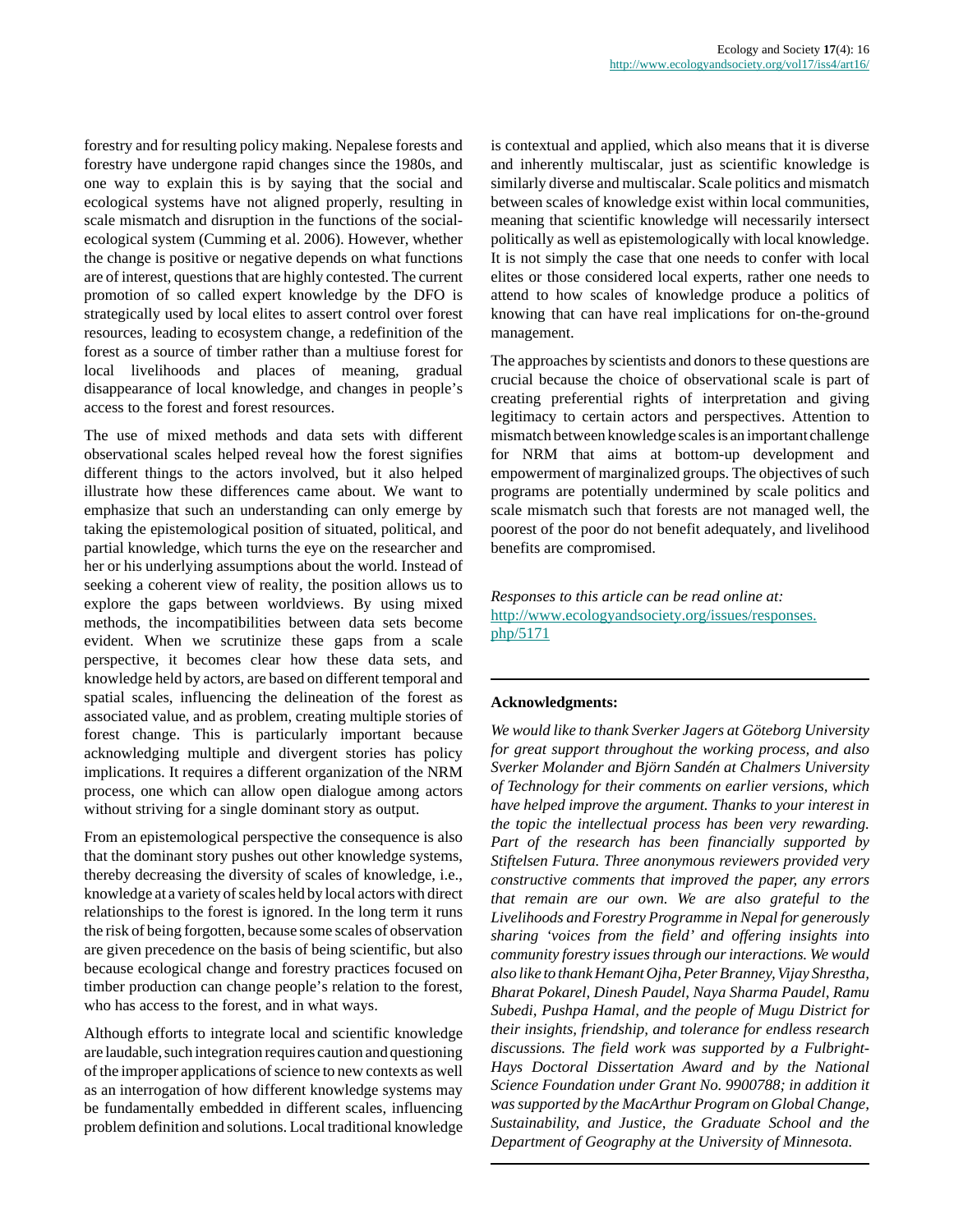## **LITERATURE CITED**

Agrawal, A. 1995. Dismantling the divide between indigenous and scientific knowledge. *Development and Change* 26:413-439.

Agrawal, A. 2002. Indigenous knowledge and the politics of classification. *International Social Science Journal* 54:287-297.<http://dx.doi.org/10.1111/1468-2451.00382>

Allen, T. F. H. 1998. The landscape "level" is dead: persuading the family to take it off the respirator. *In* D. L. Peterson and V. T. Parker, editors. *Ecological scale. Theory and applications*. Columbia University Press, New York, New York, USA.

Allen, C. R., and C. S. Holling. 2010. Novelty, adaptive capacity, and resilience. *Ecology and Society* 15(3): 24. [online] URL: [http://www.ecologyandsociety.org/vol15/](http://www.ecologyandsociety.org/vol15/iss3/art24/) [iss3/art24/](http://www.ecologyandsociety.org/vol15/iss3/art24/)

Barnes, B., and D. Bloor. 1982. Relativism, rationalism, and the sociology of knowledge. *In* M. Hollis and S. Lukes, editors. *Rationality and relativism*. MIT Press, Cambridge, Massachusetts, USA.

Bassett, T. J., and K. B. Zuéli. 2000. Environmental discourses and the Ivorian Savanna. *Annals of the Association of American Geographers* 90:67-95. [http://dx.doi.](http://dx.doi.org/10.1111/0004-5608.00184) [org/10.1111/0004-5608.00184](http://dx.doi.org/10.1111/0004-5608.00184)

Berger, J. 1972. *Ways of seeing*. Penguin, London, UK.

Berkes, F., and C. Folke. 1998. Linking social and ecological systems for resilience and sustainability. Pages 1-26 *in* F. Berkes and C. Folke, editors. *Linking social and ecological systems: management practices and social mechanisms for building resilience.* Cambridge University Press, Cambridge, UK.

Buizer, M., B. Arts, and K. Kok. 2011. Governance, scale, and the environment: the importance of recognizing knowledge claims in transdisciplinary arenas. *Ecology and Society* 16(1): 21. [online] URL: [http://www.ecologyandsociety.org/vol16/](http://www.ecologyandsociety.org/vol16/iss1/art21/) [iss1/art21/](http://www.ecologyandsociety.org/vol16/iss1/art21/) 

Cash, D. W., W. N. Adger, F. Berkes, P. Garden, L. Lebel, P. Olsson, L. Pritchard, and O. Young. 2006. Scale and crossscale dynamics: governance and information in a multilevel world*. Ecology and Society* 11(2): 8. [online] URL: [http://](http://www.ecologyandsociety.org/vol11/iss2/art8/) [www.ecologyandsociety.org/vol11/iss2/art8/](http://www.ecologyandsociety.org/vol11/iss2/art8/)

Cumming, G. S., D. H. M. Cumming, and C. L. Redman. 2006. Scale mismatch in social-ecological systems: causes, consequences, and solutions. *Ecology and Society* 11(1): 14. [online] URL: [http://www.ecologyandsociety.org/vol11/iss1/](http://www.ecologyandsociety.org/vol11/iss1/art14/) [art14/](http://www.ecologyandsociety.org/vol11/iss1/art14/)

Duan, K., T. Yao, and L. G. Thompson. 2006. Response of monsoon precipitation in the Himalayas to global warming.

## *Journal of Geophysical Research* 111, D19110. [http://dx.doi.](http://dx.doi.org/10.1029/2006JD007084) [org/10.1029/2006JD007084](http://dx.doi.org/10.1029/2006JD007084)

Folke, C. 2006. Resilience: the emergence of a perspective for social-ecological systems analyses. *Global Environmental Change* 16:253-267. [http://dx.doi.org/10.1016/j.](http://dx.doi.org/10.1016/j.gloenvcha.2006.04.002) [gloenvcha.2006.04.002](http://dx.doi.org/10.1016/j.gloenvcha.2006.04.002)

Foucault, M. 1980. *Power/knowledge: selected interviews and other writings, 1972-1977*. Pantheon Books, New York, New York, USA.

Gagnon, C. A., and D. Berteaux. 2009. Integrating traditional ecological knowledge and ecological science: a question of scale. *Ecology and Society* 14(2): 19. [online] URL: [http://](http://www.ecologyandsociety.org/vol14/iss2/art19/) [www.ecologyandsociety.org/vol14/iss2/art19/](http://www.ecologyandsociety.org/vol14/iss2/art19/)

Gibson, C. C., E. Ostrom, and T. K. Ahn. 2000. The concept of scale and the human dimensions of global change: a survey. *Ecological Economics* 32:217-239. [http://dx.doi.org/10.1016/](http://dx.doi.org/10.1016/S0921-8009(99)00092-0) [S0921-8009\(99\)00092-0](http://dx.doi.org/10.1016/S0921-8009(99)00092-0)

Government of Nepal. 1995. *Forest Act 1993 and Forest Regulations 1995*. Ministry of Forest and Soil Conservation. Government of Nepal, Kathmandu, Nepal.

Haraway, D. 1991. *Simians, cyborgs, and women: the reinvention of nature*. Routledge, New York, New York, USA.

Herod, A., and M. W. Wright. 2002. *Geographies of power: placing scale*. Blackwell, Oxford, UK.

Hulme, M. 2010. Problems with making and governing global kinds of knowledge. *Global Environmental Change* 20:558-564. <http://dx.doi.org/10.1016/j.gloenvcha.2010.07.005>

Huntington, H. P., R. S. Suydam, and D. H. Rosenberg. 2004. Traditional knowledge and satellite tracking as complementary approaches to ecological understanding. *Environmental Conservation* 31:177-180. [http://dx.doi.org/10.1017/](http://dx.doi.org/10.1017/S0376892904001559) [S0376892904001559](http://dx.doi.org/10.1017/S0376892904001559)

Khadka, M. 2010. *Why does exclusion continue in Nepal's community forestry? Aid, knowledge and power in forest policy process*. Lambert Academic, Saarbrücken, Germany.

Kuhn, T. 1962/1970. *The structure of scientific revolutions*. Second edition. University of Chicago Press, Chicago, Illinois, USA.

Latour, B. 1987. *Science in action*. Harvard University Press, Cambridge, Massachusetts, USA.

Lebel, L. 2006. The politics of scale in environmental assessments. Pages 37-57 *in* W. V. Reid, F. Berkes, T. J. Wilbanks, and D. Capistrano, editors. *Bridging scales and knowledge systems. Concepts and applications in ecosystem assessment.* Island Press, Washington, D.C., USA.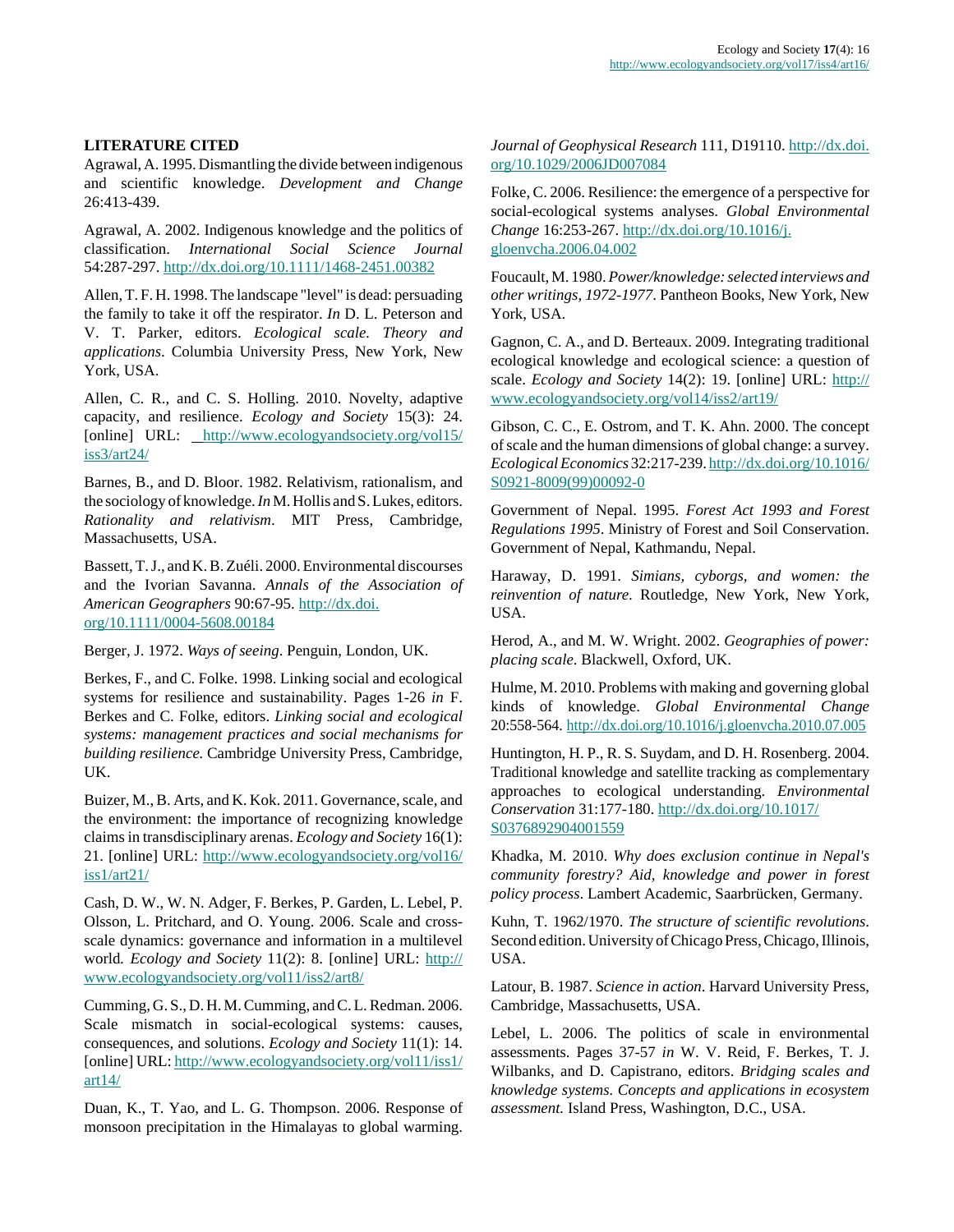Levin, S. A. 1992. The problem of pattern and scale in ecology: the Robert H. MacArthur award lecture. *Ecology* 73:1943-1967. [online] URL:<http://www.jstor.org/stable/1941447> <http://dx.doi.org/10.2307/1941447>

Lewontin, R. C. 1991. Facts and the factitious in the natural sciences. *Critical Inquiry* 18:140-153. [http://dx.doi.](http://dx.doi.org/10.1086/448627) [org/10.1086/448627](http://dx.doi.org/10.1086/448627)

Livingstone, D. N., and C. W. J. Withers. 1999. *Geography and enlightenment.* University of Chicago Press, Chicago, Illinois, USA.

Longino, H. E. 1990. *Science as social knowledge: values and objectivity in scientific inquiry*. Princeton University Press, Princeton, New Jersey, USA.

Millennium Ecosystem Assessment (MEA). 2005. *Ecosystems and human wellbeing. Multiscale assessments, volume 4. Findings of the Sub-global Assessment Working Group of the Millennium Ecosystem Assessment.* Island press, Washington, D.C., USA.

Manson, S. M. 2008. Does scale exist? An epistemological scale continuum for complex human-environment systems. *Geoforum* 39:776-788. [http://dx.doi.org/10.1016/j.](http://dx.doi.org/10.1016/j.geoforum.2006.09.010) [geoforum.2006.09.010](http://dx.doi.org/10.1016/j.geoforum.2006.09.010)

Nightingale, A. J. 2001. *A 'trialectic' of community forestry management in Mugu District, Western Nepal: power, cultural meanings and ecology.* Dissertation. Geography Department, University of Minnesota, Minneapolis, Minnesota, USA.

Nightingale, A. J. 2003. A feminist in the forest: situated knowledges and mixing methods in natural resource management. *ACME* 2:77-90.

Nightingale, A. J. 2005. 'The experts taught us all we know': professionalisation and knowledge in Nepalese community forestry. *Antipode* 37:581-604. [http://dx.doi.org/10.1111/](http://dx.doi.org/10.1111/j.0066-4812.2005.00512.x) [j.0066-4812.2005.00512.x](http://dx.doi.org/10.1111/j.0066-4812.2005.00512.x)

Nightingale, A. J. 2006. The nature of gender: work, gender, and environment. *Environment and Planning D: Society and Space* 24:165-185.<http://dx.doi.org/10.1068/d01k>

Nightingale, A. J. 2010. A forest community or community forestry? Beliefs, meanings and nature in north-western Nepal. Pages 196-240 *in* A. Guneratne, editor. *Under the roof of the world: critical Himalayan environments.* Routledge, London, UK.

O'Flaherty, M. R., I. J. Davidson-Hunt, and M. Manseau. 2008. Indigenous knowledge and values in planning for sustainable forestry: Pikangikum First Nation and the Whitefeather Forest Initiative. *Ecology and Society* 13(1): 6. [online] URL: [http://www.ecologyandsociety.org/vol13/iss1/](http://www.ecologyandsociety.org/vol13/iss1/art6/) [art6/](http://www.ecologyandsociety.org/vol13/iss1/art6/)

Ojha, H. R. 2008. *Reframing governance: understanding deliberative politics in Nepal's Terai forestry*. Adroit, New Delhi, India.

Ojha, H. R., N. Timsina, C. Kumar, B. Belcher, and M. Banjade. 2008. *Communities, forests and governance: policy and institutional innovations from Nepal*. Adroit, New Delhi, India.

O'Neill, R. V., and A. W. King. 1998. Homage to St. Michael; or, why are there so many books on scale? Pages 3-16 *in* D. L. Peterson and V. T. Parker, editors. *Ecological scale. Theory and applications.* Columbia University Press, New York, New York, USA.

Ostrom, E. 2009. A general framework for analyzing sustainability of social-ecological systems. *Science* 325:419-422.<http://dx.doi.org/10.1126/science.1172133>

Papaik, M. J., B. Sturtevant, and C. Messier. 2008. Crossing scales and disciplines to achieve forest sustainability. *Ecology and Society* 13(1): 30. [online] URL: [http://www.](http://www.ecologyandsociety.org/vol13/iss1/art30/) [ecologyandsociety.org/vol13/iss1/art30/](http://www.ecologyandsociety.org/vol13/iss1/art30/)

Peterson, D. L., and V. T. Parker, editors. 1998. *Ecological scale. Theory and applications*. Columbia University Press, New York, New York, USA.

Rangan, H., and C. A. Kull. 2009. What makes ecology 'political'?: rethinking 'scale' in political ecology. *Progress in Human Geography* 33:28-45. [http://dx.doi.org/10.1177/030-](http://dx.doi.org/10.1177/0309132508090215) [9132508090215](http://dx.doi.org/10.1177/0309132508090215)

Reid, W. V., F. Berkes, T. J. Wilbanks, and D. Capistrano, editors. 2006. *Bridging scales and knowledge systems. Concepts and applications in ecosystem assessment*. Island Press, Washington, D.C., USA.

Rocheleau, D. 1995. Maps, numbers, text, and context: mixing methods in feminist political ecology. *Professional Geographer* 47:458-466. [http://dx.doi.org/10.1111/](http://dx.doi.org/10.1111/j.0033-0124.1995.00458.x) [j.0033-0124.1995.00458.x](http://dx.doi.org/10.1111/j.0033-0124.1995.00458.x)

Sheppard, E., and R. McMaster, editors. 2003. *Scale and geographic inquiry: nature, society, and method.* Wiley-Blackwell, Oxford, UK.

Shrestha, M. L., S. P. Joshi, U. R. Bhuju, D. B. Joshi, and M. Gautam. 1995. *Community forestry manual*. HMG Ministry of Forests and Soils Conservation, Kathmandu, Nepal.

St. Martin, K. 2005. Mapping economic diversity in the First World: the case of fisheries. *Environment and Planning A* 37:959-979.<http://dx.doi.org/10.1068/a36296>

Termeer, C. J. A. M., A. Dewulf, and M. van Lieshout. 2010. Disentangling scale approaches in governance research: comparing monocentric, multilevel, and adaptive governance.